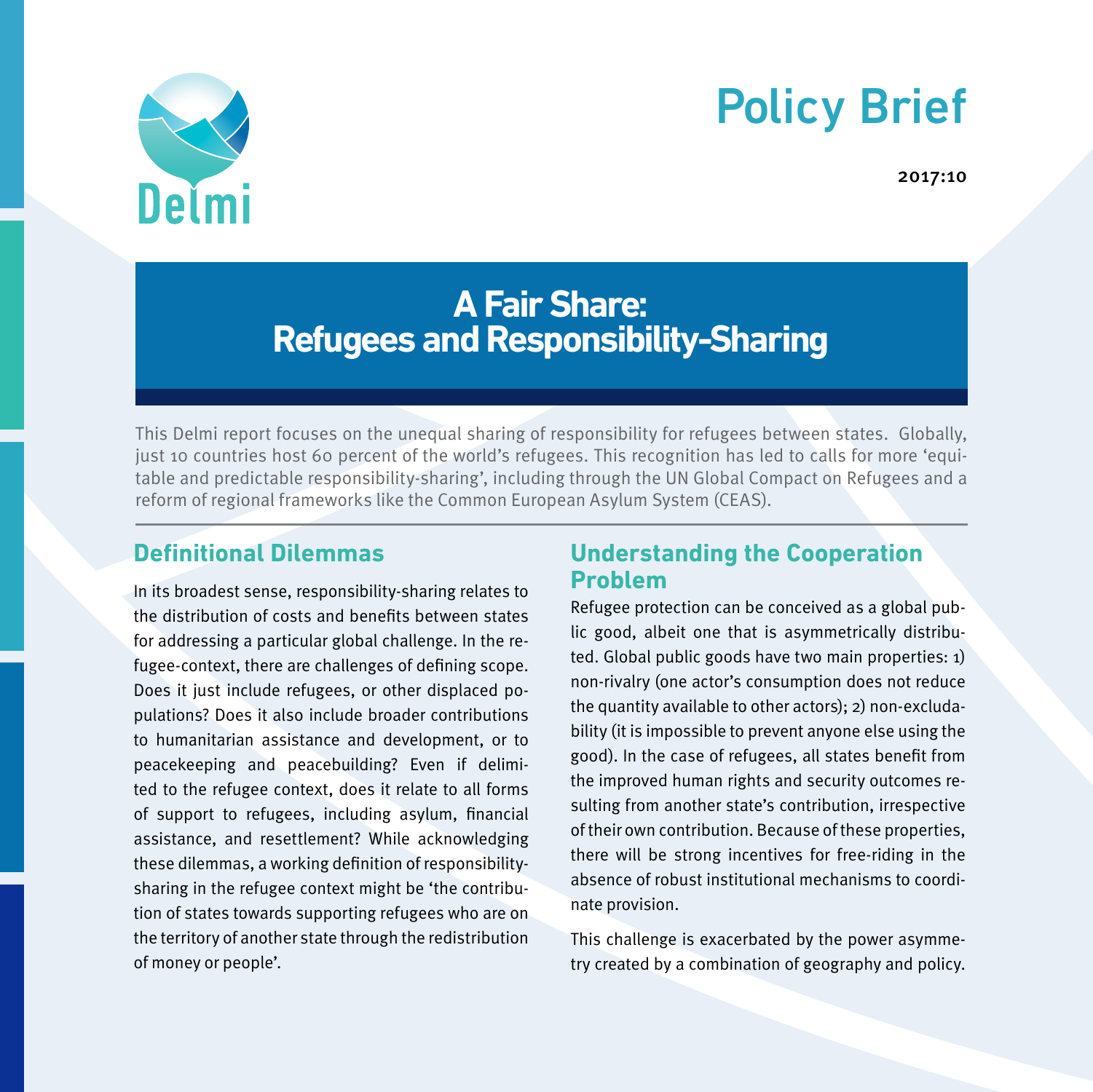Geography – whether on a global or regional level – defines the structural position occupied by states in the refugee regime. States proximate to conflict and crisis face very little alternative other than to open their borders to refugees. Richer states further afield face only a discretionary duty to contribute through responsibility-sharing, assuming that their access barriers work and they are able to prevent refugees from arriving spontaneously. This asymmetry is replicated on a regional level, in which proximity to an influx often leaves states on a weaker bargaining position. Historically, this has meant that the challenge for inter-

national institutions has been how to persuade distant states to voluntarily support more proximate states.

#### **Measurement Challenges**

Any attempt to measure responsibility-sharing first requires us to determine which forms of contribution we measure – asylum, resettlement, financial commitments, for example. A second more challenging question, though, is to consider the equivalence of different types of contribution: how many resettlement places are equal to a \$10,000 contribution to humanitarian assistance? Furthermore, it makes a significant difference

## **Top ten contributors considering different factors**





Top ten resettlement countries 2007-2016 (per GDP per capita)



(UNHCR 2017)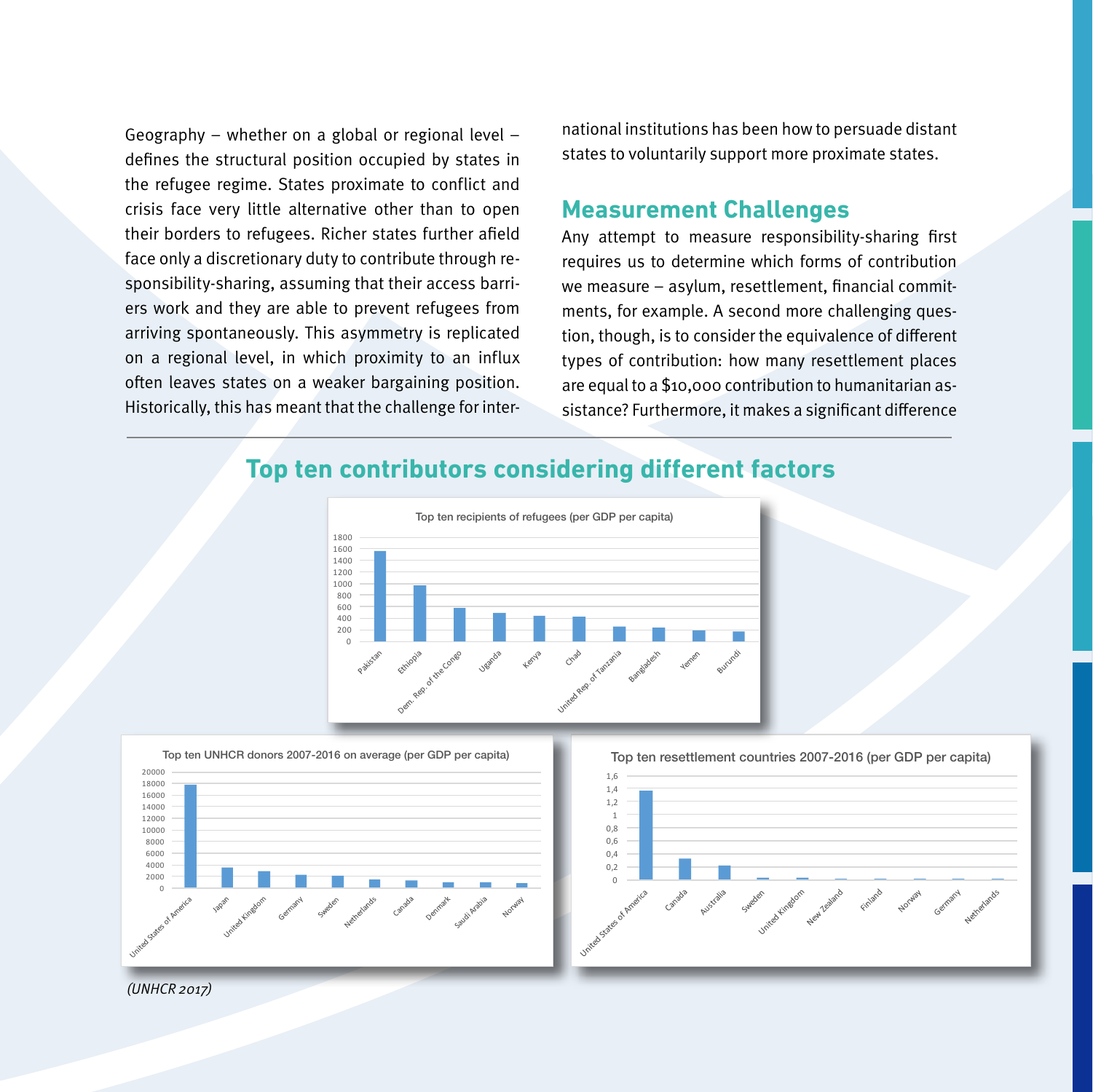to any measure of responsibility-sharing if we make contributions relative to GDP and population. The three graphs below illustrate the top ten contributors to each of these three areas per GDP per capita based on the average contribution between 2007 and 2016

There is an important emerging discussion about how to create a 'responsibility-sharing index' as a means to measure and thereby influence states' contributions. To be effective such an index would need to overcome challenges of 1) legitimacy – being compiled and adjudicated by an authoritative body based on widely accepted methods; 2) equivalence – establishing weightings for different types of contribution; 3) scope – working out how to account for other positive and negative contributions in adjacent policy fields, from peacebuilding to immigration control.

### **Global**

The search for equitable and predictable responsibility-sharing is not new: it reflects a systemic and longstanding gap in the international refugee regime. In contrast to the principle of asylum, for which there are relatively strong institutionalised norms at the glo bal level, the normative framework governing responsibility-sharing is relatively weak. The main source of normative obligation to engage in burden-sharing can be found in paragraph  $4$  of the Preamble to the 1951 Convention on the Status of Refugees.

Three archetypal models of responsibility-sharing are available: ad hoc, centralised, or hybrid systems. The different models provide solutions for different situations:

#### *Model 1: Ad Hoc*

Under the status quo, refugee responsibility-sharing at the global level is mainly governed by ad hoc structures. On a general level, both financial responsibility-sharing and resettlement, allocated through the UN system, are undertaken on an ad hoc and voluntary basis. States exercise almost total discretion in setting the amount of their annual voluntary contributions to UNHCR or to resettlement places. In addition to being discretionary, such contributions are often heavily earmarked, enabling states to direct them towards regions or populations that relate to their strategic priorities. In the past, a range of ad hoc initiatives have contributed to responsibility-sharing for mass influx or protracted refugee situations; they offer important lessons for the present, including the Comprehensive Plans of Action for Indochinese Refugees (CPA) and The International Conference on Refugees in Central America (CIREFCA), both of 1989.

#### *Model 2: Centralised*

There is currently no centralised model of coordinated responsibility-sharing at the global level. However, a number of proposals for centralised models have been advanced. These include proposals for 1) quotas; 2) tradeable quotas; 3) preference matching schemes, all based on agreed distribution keys, perhaps based on capacity, as measured by, for example, GDP and population. Some schemes propose using 'common-but-differentiated responsibility-sharing' (CBDRS) as a basis for enabling certain states to specialise in forms of provision in which they have a greater comparative advan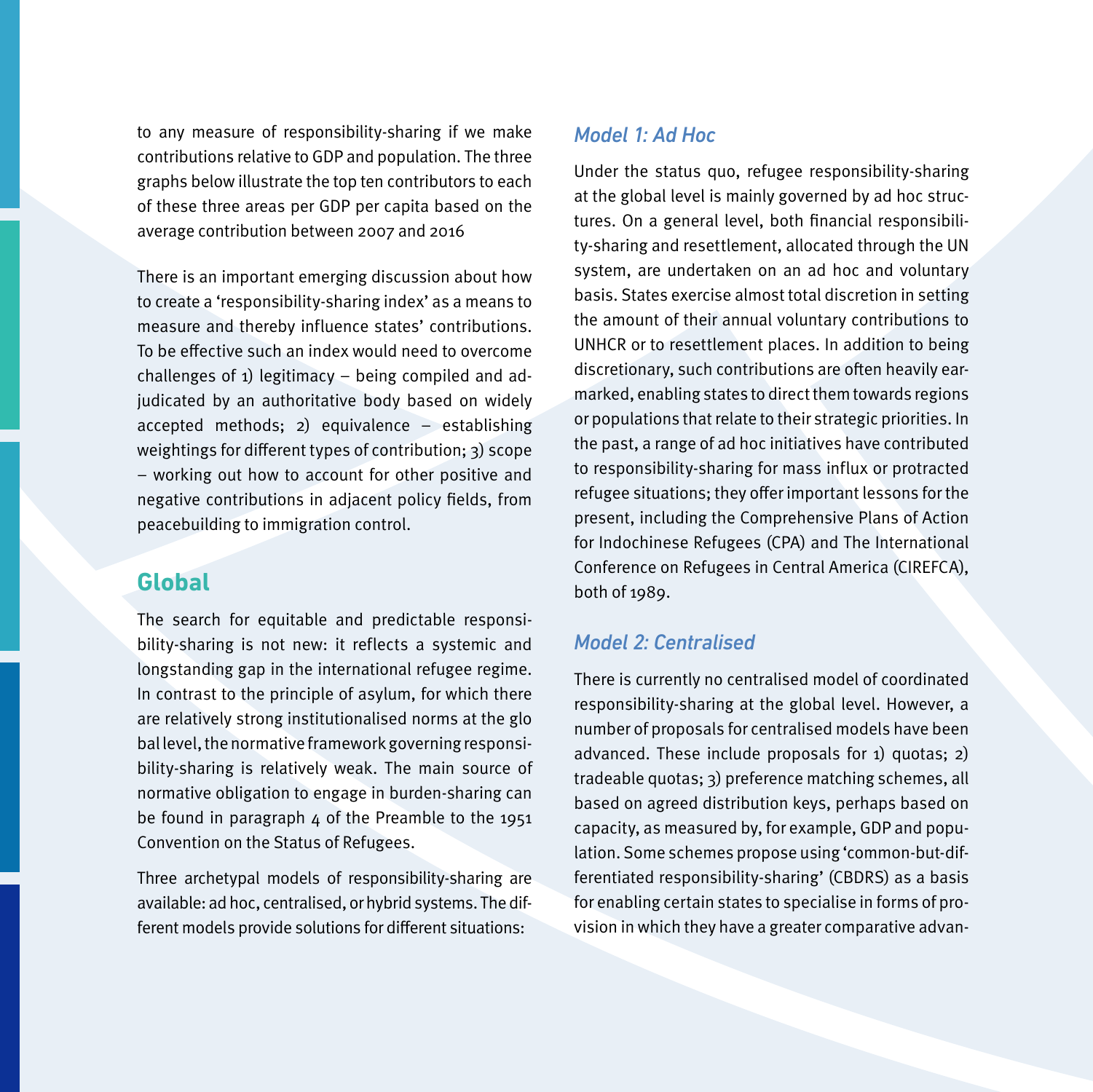tage. One of the challenges of such models is that they usually rely upon an authoritative centralised broker to allocate and enforce the implementation of quotas.

#### *Model 3: Hybrid*

In contrast to the underlying assumptions of the ad hoc or the centralised models, this model considers refugee protection neither a purely private good nor a purely public good. Instead, there is evidence that refugee protection and assistance are impure public goods with asymmetrically distributed benefits. The implication is that the optimum institutional design will contain a means to balance centralised coordination with situation-specific responses. Many of the current proposals at the UN level implicitly offer such a hybrid model.

#### **Europe**

The Dublin system purports to be the main instrument for the allocation of responsibility for asylum seekers across the EU (and associated states). It implies that first arrival states must process applications of asylum seekers that enter their territory and receive back those who moved on to another Member State. However, since its inception, the system has been characterised by low levels of compliance (by both states and asylum seekers), and the system is not designed to deal with large-scale movements, as in the 1990s with the Bosnian and Kosovan influxes and more recently with the Syrian crisis. During all three episodes, attempts to negotiate more equitable responsibility-sharing have been politically thwarted.

In the aftermath of the Syrian crisis, a number of models might be available for EU responsibility-sharing. These include:

#### *Model 1: Free Choice / Dublin without coercion*

The Dublin system is dysfunctional. The majority of asylum seekers who arrive in Europe do not claim asylum in their country of arrival, but rather move onwards, sometimes clandestinely. If the Dublin first arrival rule was suspended, and replaced with a system of free choice or preference matching, asylum seekers could be encouraged to consider the range of countries of asylum available. Depending on the institutional mechanisms put in place, our current understanding of the determinants of refugee decision-making suggest refugees' preferences are not fixed. Well-designed non-coercive incentive structures could be used to encourage asylum seekers to seek protection in Member States which currently receive fewer refugees.

#### *Model 2: An EU Migration, Asylum and Protection Agency*

A centralised EU Migration, Asylum and Protection Agency charged with decision-making power over asylum claims could be an important contribution to responsibility-sharing. This agency could also monitor the conditions of reception facilities and ensure equal standards for applicants during the asylum procedure and perhaps even after status recognition. With central decision-making, refugee status is usually assumed to be an EU-wide status which allows refugees to move freely within the Schengen area. Thus, Member States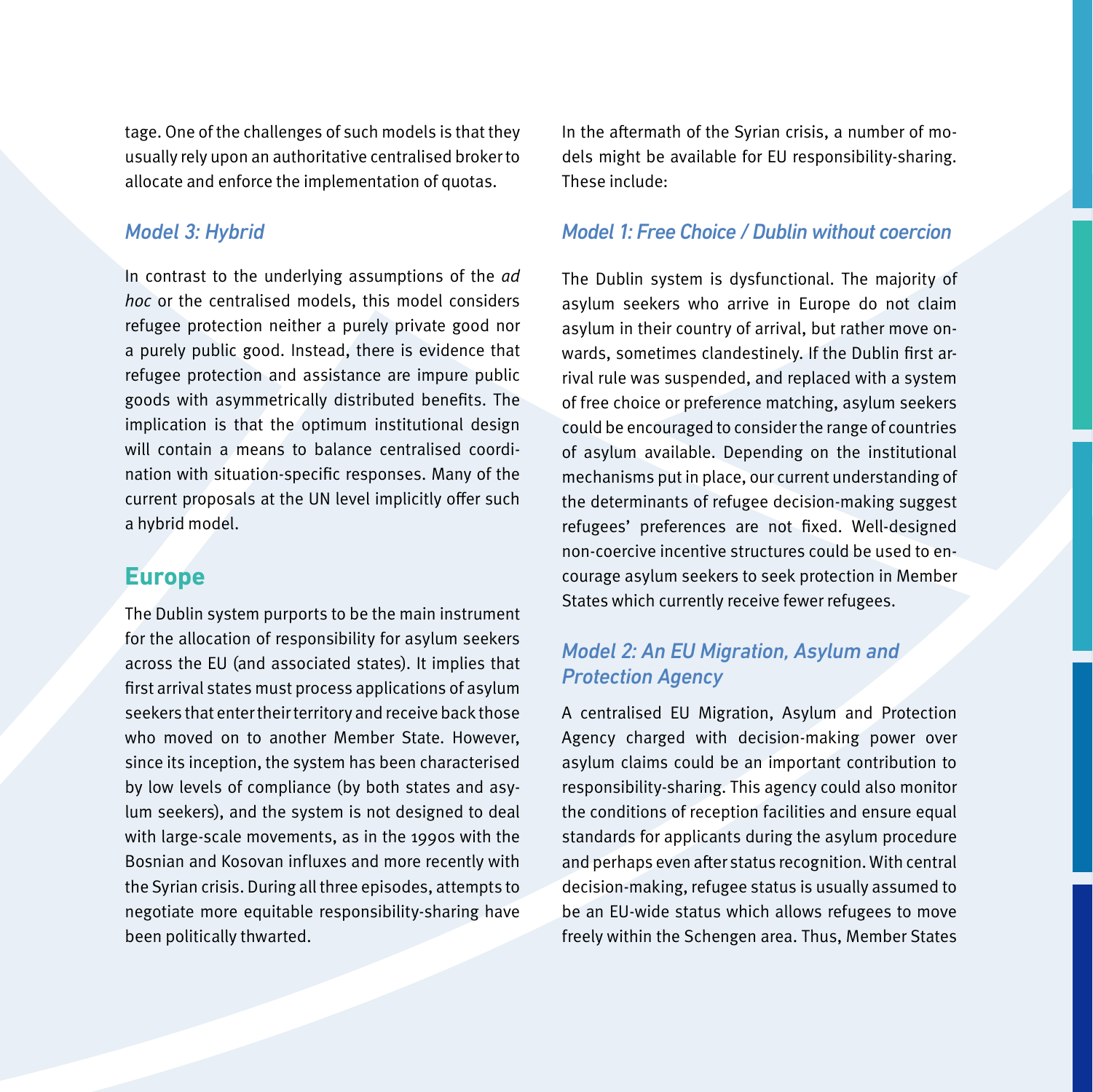should incentivise refugees to stay and could theoretically be 'punished' if they are unable to do so.

#### *Model 3: Distribution keys*

In recent years, a number of variations of the idea of a distribution key have been advanced in academic and policy debates. For example, the EU relocation policy of 2015 entailed a distribution key based on a standing quota system. The key reflected both the absorption capacity and the integration capacity of the Member States. The two major factors are: 1) the size of the population  $(40\%)$ : the larger the population, the easier it is for the Member States to absorb and integrate refugees; 2) the total GDP (40%): large economies are considered better equipped to shoulder more refugees. There are two corrective factors which reduce the allocation, including the 1) the number of the asylum applications received and resettlement places already offered in the past 5 years (10%); and 2) the unemployment rate (10%).

### **Policy Recommendations**

The requirements for responsibility-sharing are likely to differ between global and regional levels. At the global level, however, effective responsibility-sharing is unlikely to be achieved through the creation of a single legal mechanism or centralised allocation system. Rather, it requires a range of complementary mechanisms – analytical, political, and operational – to overcome the collective action failure that has historically beset the refugee system. It is at least as much about leadership, analysis and political facilitation as about rules and binding agreements.

#### 1) New Metrics

Despite methodological challenges, it is possible to imagine a responsibility-sharing index for refugees. Indexes offer not only a means to measure state contributions, but also a source of normative influence over state behaviour. Indexes can change state behaviour precisely because of the normative influence of ranking performance, and hence creating incentives for improved performance. Indexes have been used effectively in a range of other policy fields. Transparency International's International Corruption Index, for example, offers an implicit 'naming and shaming' function and hence provides a source of normative influence. The challenge with developing a public index is that it would need to have legitimacy in order to have the authority to influence state behaviour.

#### 2) Basic Principles

Responsibility-sharing needs to be principled yet pragmatic. Even if formal norms are elusive at the global level, shared understandings might be developed and agreed upon through, for instance, the Global Compact on Refugees. Among those principles, it will be important to: 1) Recognise the potential contributions of refugees themselves – designing responsibility-sharing mechanisms, policy-makers should consider how refugees can be reframed as a 'benefit' to societies rather than an inevitable cost or 'burden'; 2) Recognise the appropriate balance between 'ad hoc' and centralised initiatives – centralisation is not inherently superior to ad hoc mechanisms for responsibility-sharing; both have a role to play; 3) Beware of 'Janus-faced'